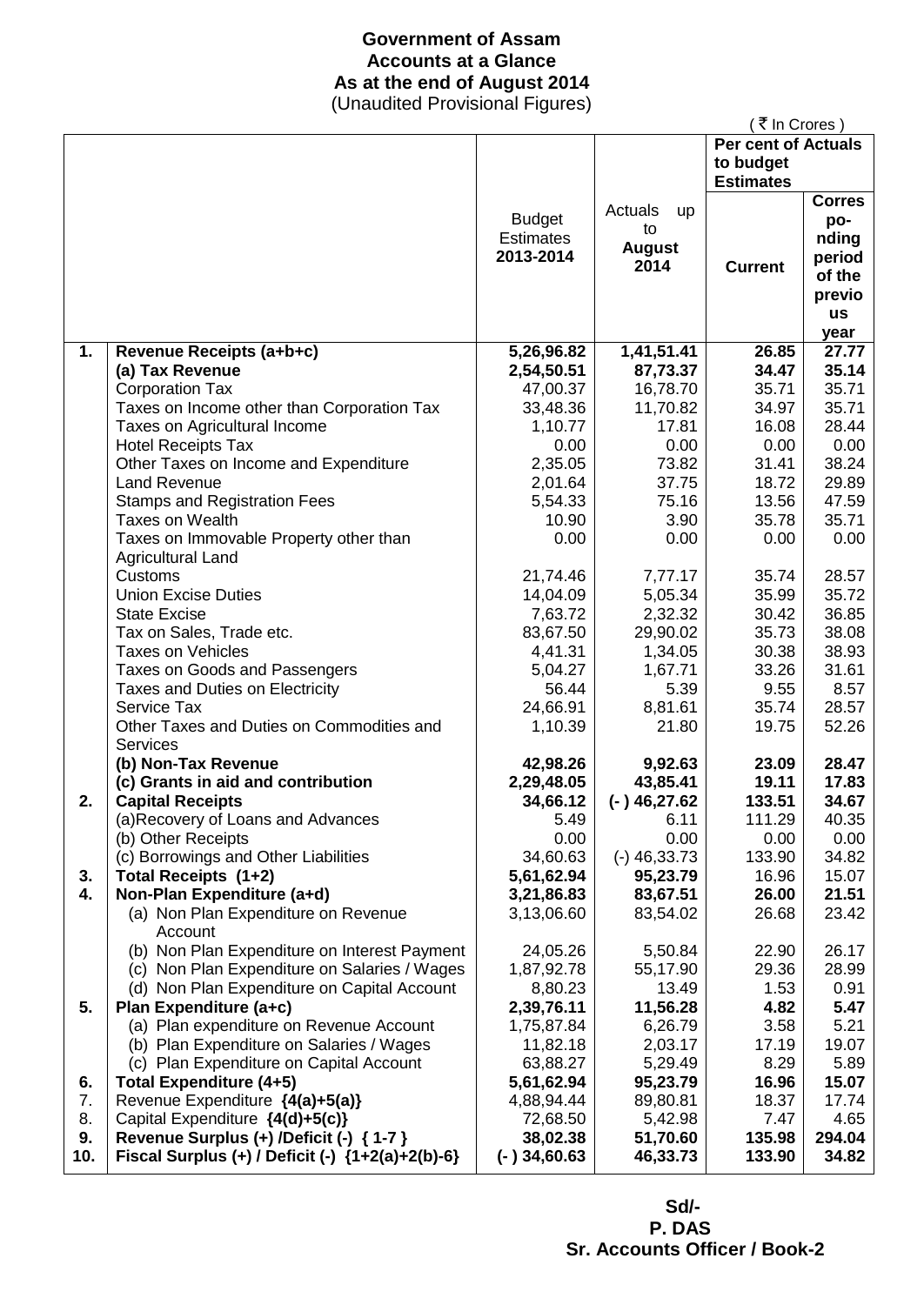### Details of excluded accounts due to late receipt / non-receipt of accounts are given below : Details as at the end of August 2014

| <b>Source</b>   | <b>Due</b>            |                                 | <b>Received</b>       |                   | <b>Excluded due to</b> |                 |               |
|-----------------|-----------------------|---------------------------------|-----------------------|-------------------|------------------------|-----------------|---------------|
|                 | Current<br>Month      | <b>Previous</b><br><b>Month</b> | Current<br>Month      | Previous<br>Month | <b>Non</b><br>Receipt  | Late<br>Receipt | <b>Others</b> |
|                 | <b>August</b><br>2014 | July<br>2014                    | <b>August</b><br>2014 | July<br>2014      |                        |                 |               |
| <b>TREASURY</b> | 72                    | 67                              | 60                    | 58                | 12                     | -               |               |
| <b>FOREST</b>   | 192                   | 176                             | 117                   | 131               | 75                     | ۰               |               |
| <b>WORKS</b>    | 380                   | 384                             | 337                   | 323               | 46                     |                 |               |

### Monthly trend of **TAX REVENUE** ( Refer to Item No. 1 (a) of Monthly Accounts at a Glance )

|                  |                |                    |                | ∶₹ In crores )     |  |
|------------------|----------------|--------------------|----------------|--------------------|--|
| <b>Months</b>    |                | 2014-15            | 2013-2014      |                    |  |
|                  | <b>MONTHLY</b> | <b>PROGRESSIVE</b> | <b>MONTHLY</b> | <b>PROGRESSIVE</b> |  |
| <b>APRIL</b>     | 754.03         | 754.03             | 1,540.61       | 1,540.61           |  |
| <b>MAY</b>       | 2815.79        | 3569.82            | 1,618.65       | 3,159.26           |  |
| <b>JUNE</b>      | 1724.57        | 5294.39            | 1,459.69       | 4,618.95           |  |
| <b>JULY</b>      | 1281.17        | 6575.56            | 1,444.37       | 6,063.32           |  |
| <b>AUGUST</b>    | 2197.81        | 8773.37            | 1,529.14       | 7,592.46           |  |
| <b>SEPTEMBER</b> |                |                    | 1,958.45       | 9,550.91           |  |
| <b>OCTOBER</b>   |                |                    | 1.647.68       | 11,198.59          |  |
| <b>NOVEMBER</b>  |                |                    | 1,641.02       | 12,839.61          |  |
| <b>DECEMBER</b>  |                |                    | 1.673.84       | 14,513.45          |  |
| <b>JANUARY</b>   |                |                    | 1,469.86       | 15,983.31          |  |
| <b>FEBRUARY</b>  |                |                    | 1,442.95       | 17,426.26          |  |
| <b>MARCH</b>     |                |                    | 3,112.51       | 20,538.77          |  |

**Note :** As the details of excluded accounts are not likely to be the same for the current and corresponding periods, the comparison will be indicative only. For details of excluded accounts, reference to Accounts at a Glance is invited.

# Monthly trend of **NON-TAX REVENUE**

( Refer to Item No. 1 (b) of Monthly Accounts at a Glance )

|                  |                |                    |                | ्र In crores )     |
|------------------|----------------|--------------------|----------------|--------------------|
| <b>Months</b>    |                | 2014-15            | 2013-2014      |                    |
|                  | <b>MONTHLY</b> | <b>PROGRESSIVE</b> | <b>MONTHLY</b> | <b>PROGRESSIVE</b> |
| <b>APRIL</b>     | 73.31          | 73.31              | 199.26         | 199.26             |
| <b>MAY</b>       | 292.03         | 365.34             | 179.19         | 378.45             |
| <b>JUNE</b>      | 226.69         | 592.03             | 154.01         | 532.46             |
| <b>JULY</b>      | 165.17         | 757.20             | 261.63         | 794.09             |
| <b>AUGUST</b>    | 235.43         | 992.63             | 173.84         | 967.93             |
| <b>SEPTEMBER</b> |                |                    | 111.59         | 1,079.52           |
| <b>OCTOBER</b>   |                |                    | 366.96         | 1,446.48           |
| <b>NOVEMBER</b>  |                |                    | 302.45         | 1,748.93           |
| <b>DECEMBER</b>  |                |                    | 216.12         | 1,965.05           |
| <b>JANUARY</b>   |                |                    | 121.58         | 2,086.63           |
| <b>FEBRUARY</b>  |                |                    | 320.30         | 2,406.93           |
| <b>MARCH</b>     |                |                    | 252.77         | 2,659.70           |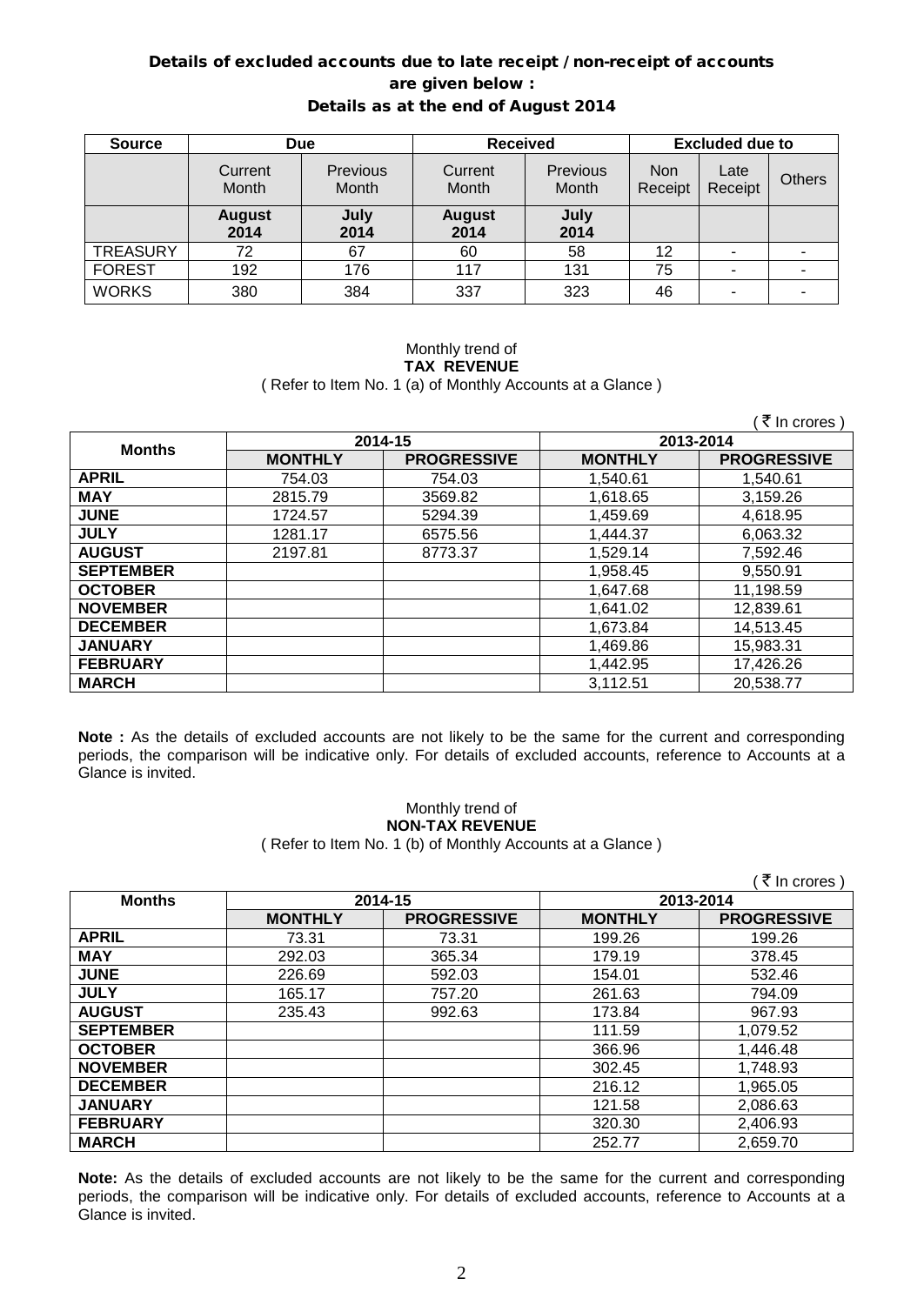# Monthly trend of **GRANTS-IN-AID AND CONTRIBUTION**

( Refer to Item No. 1 (c) of Monthly Accounts at a Glance )

|                  |                |                    |                | ( ₹ In crores )    |
|------------------|----------------|--------------------|----------------|--------------------|
| <b>Months</b>    |                | 2014-15            |                | 2013-2014          |
|                  | <b>MONTHLY</b> | <b>PROGRESSIVE</b> | <b>MONTHLY</b> | <b>PROGRESSIVE</b> |
| <b>APRIL</b>     | 25.29          | 25.29              | 414.76         | 414.76             |
| <b>MAY</b>       | 1171.26        | 1196.55            | 484.52         | 899.28             |
| <b>JUNE</b>      | 1594.08        | 2790.63            | 542.48         | 1,441.76           |
| <b>JULY</b>      | 768.62         | 3559.25            | 828.53         | 2,270.29           |
| <b>AUGUST</b>    | 826.16         | 4385.41            | 632.93         | 2,903.22           |
| <b>SEPTEMBER</b> |                |                    | 1,107.12       | 4,010.34           |
| <b>OCTOBER</b>   |                |                    | 447.32         | 4,457.66           |
| <b>NOVEMBER</b>  |                |                    | 553.81         | 5,011.47           |
| <b>DECEMBER</b>  |                |                    | 1,431.54       | 6,443.01           |
| <b>JANUARY</b>   |                |                    | 170.26         | 6,613.27           |
| <b>FEBRUARY</b>  |                |                    | 1,241.15       | 7,854.42           |
| <b>MARCH</b>     |                |                    | 1.084.11       | 8,938.53           |

**Note :** As the details of excluded accounts are not likely to be the same for the current and corresponding periods, the comparison will be indicative only. For details of excluded accounts, reference to Accounts at a Glance is invited.

### Monthly trend of **RECOVERY OF LOANS AND ADVANCES** ( Refer to Item No. 2 (a) of Monthly Accounts at a Glance )

 $\sqrt{7}$  In crores )

| <b>Months</b>    |                | 2014-15            | 2013-2014      |                    |  |
|------------------|----------------|--------------------|----------------|--------------------|--|
|                  |                |                    |                |                    |  |
|                  | <b>MONTHLY</b> | <b>PROGRESSIVE</b> | <b>MONTHLY</b> | <b>PROGRESSIVE</b> |  |
| <b>APRIL</b>     | 1.47           | 1.47               | 2.44           | 2.44               |  |
| <b>MAY</b>       | 0.60           | 2.07               | 1.25           | 3.69               |  |
| <b>JUNE</b>      | 0.82           | 2.89               | 1.17           | 4.86               |  |
| <b>JULY</b>      | 2.84           | 5.73               | 3.16           | 8.02               |  |
| <b>AUGUST</b>    | 0.38           | 6.11               | 0.78           | 8.80               |  |
| <b>SEPTEMBER</b> |                |                    | 1.15           | 9.95               |  |
| <b>OCTOBER</b>   |                |                    | 0.81           | 10.76              |  |
| <b>NOVEMBER</b>  |                |                    | 0.81           | 11.57              |  |
| <b>DECEMBER</b>  |                |                    | 0.96           | 12.53              |  |
| <b>JANUARY</b>   |                |                    | 0.75           | 13.28              |  |
| <b>FEBRUARY</b>  |                |                    | 0.78           | 14.06              |  |
| <b>MARCH</b>     |                |                    | 1.02           | 15.08              |  |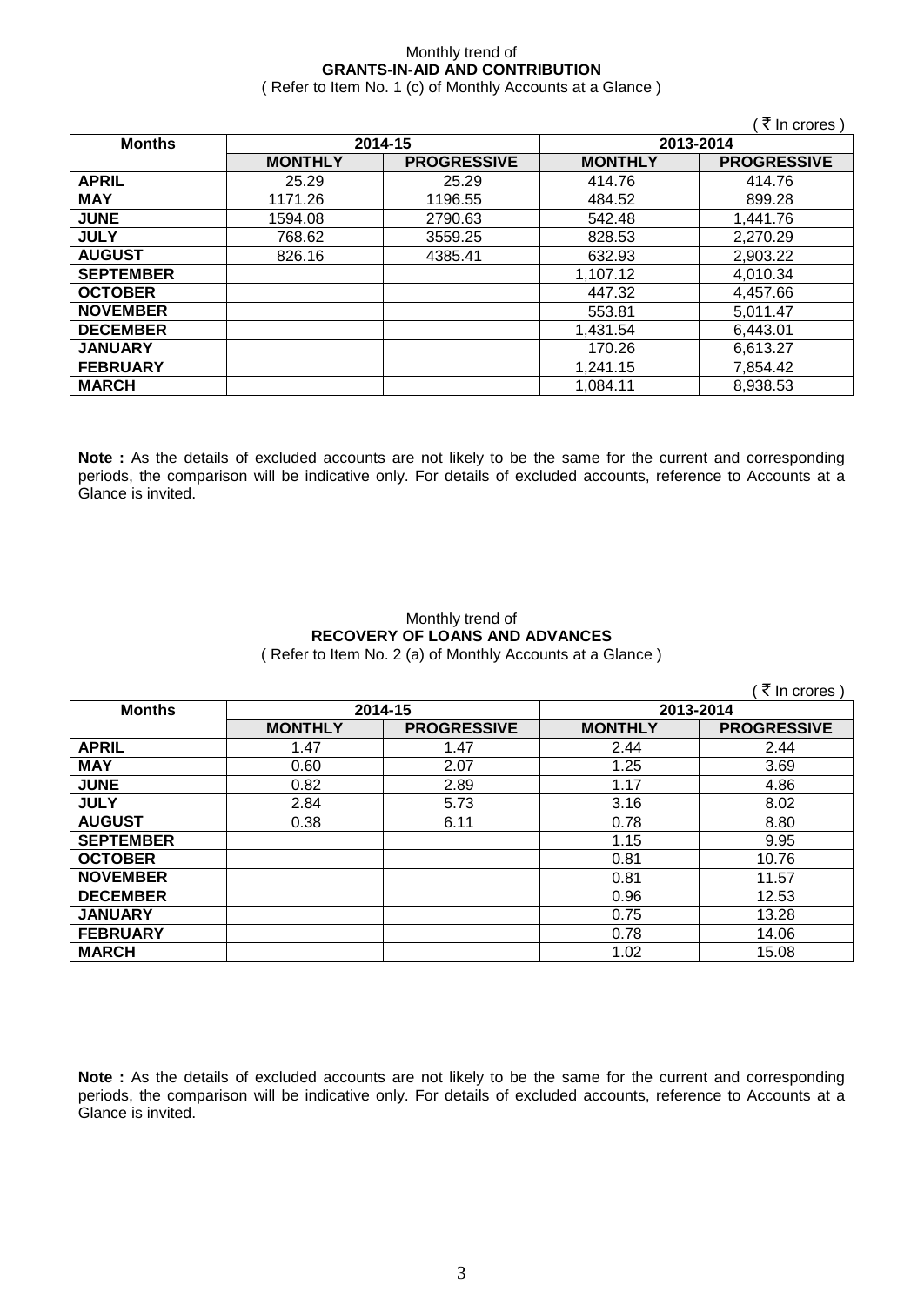### Monthly trend of **OTHER RECEIPTS** ( Refer to Item No. 2 (b) of Monthly Accounts at a Glance )

|                  |                |                    |                | (₹In crores)       |
|------------------|----------------|--------------------|----------------|--------------------|
| <b>Months</b>    |                | 2014-15            | 2013-2014      |                    |
|                  | <b>MONTHLY</b> | <b>PROGRESSIVE</b> | <b>MONTHLY</b> | <b>PROGRESSIVE</b> |
| <b>APRIL</b>     | 0.00           | 0.00               | 0.00           | 0.00               |
| <b>MAY</b>       | 0.00           | 0.00               | 0.00           | 0.00               |
| <b>JUNE</b>      | 0.00           | 0.00               | 0.00           | 0.00               |
| <b>JULY</b>      | 0.00           | 0.00               | 0.00           | 0.00               |
| <b>AUGUST</b>    | 0.00           | 0.00               | 0.00           | 0.00               |
| <b>SEPTEMBER</b> |                |                    | 0.00           | 0.00               |
| <b>OCTOBER</b>   |                |                    | 0.00           | 0.00               |
| <b>NOVEMBER</b>  |                |                    | 0.00           | 0.00               |
| <b>DECEMBER</b>  |                |                    | 0.00           | 0.00               |
| <b>JANUARY</b>   |                |                    | 0.00           | 0.00               |
| <b>FEBRUARY</b>  |                |                    | 0.00           | 0.00               |
| <b>MARCH</b>     |                |                    | 0.00           | 0.00               |

**Note :** As the details of excluded accounts are not likely to be the same for the current and corresponding periods, the comparison will be indicative only. For details of excluded accounts, reference to Accounts at a Glance is invited.

### Monthly trend of **BORROWINGS AND OTHER LIABILITIES** ( Refer to Item No. 2 (c) of Monthly Accounts at a Glance )

|                  |                  |                    |                | ₹ In crores        |
|------------------|------------------|--------------------|----------------|--------------------|
| <b>Months</b>    |                  | 2014-15            |                | 2013-2014          |
|                  | <b>MONTHLY</b>   | <b>PROGRESSIVE</b> | <b>MONTHLY</b> | <b>PROGRESSIVE</b> |
| <b>APRIL</b>     | 575.05           | 575.05             | (-)972.68      | (-)972.68          |
| <b>MAY</b>       | (-) 2693.75      | (-) 2118.70        | (-)1,224.97    | (-)2,197.65        |
| <b>JUNE</b>      | (-)1081.22       | (-) 3199.92        | (-)91.04       | $(-)2,288.69$      |
| <b>JULY</b>      | 459.60           | (-) 2740.32        | (-)960.51      | $(-)3,249.20$      |
| <b>AUGUST</b>    | 1893.41<br>$(-)$ | 4633.73<br>( – )   | (-)413.04      | $(-)3,662.24$      |
| <b>SEPTEMBER</b> |                  |                    | (-)796.96      | $(-)4,459.20$      |
| <b>OCTOBER</b>   |                  |                    | 109.96         | $(-)4,349.24$      |
| <b>NOVEMBER</b>  |                  |                    | 490.66         | $(-)3,858.58$      |
| <b>DECEMBER</b>  |                  |                    | (-)641.39      | (-)4,499.97        |
| <b>JANUARY</b>   |                  |                    | 1,026.11       | $(-)3,473.86$      |
| <b>FEBRUARY</b>  |                  |                    | 61.84          | $(-)3,412.02$      |
| <b>MARCH</b>     |                  |                    | 6.169.70       | 2,757.68           |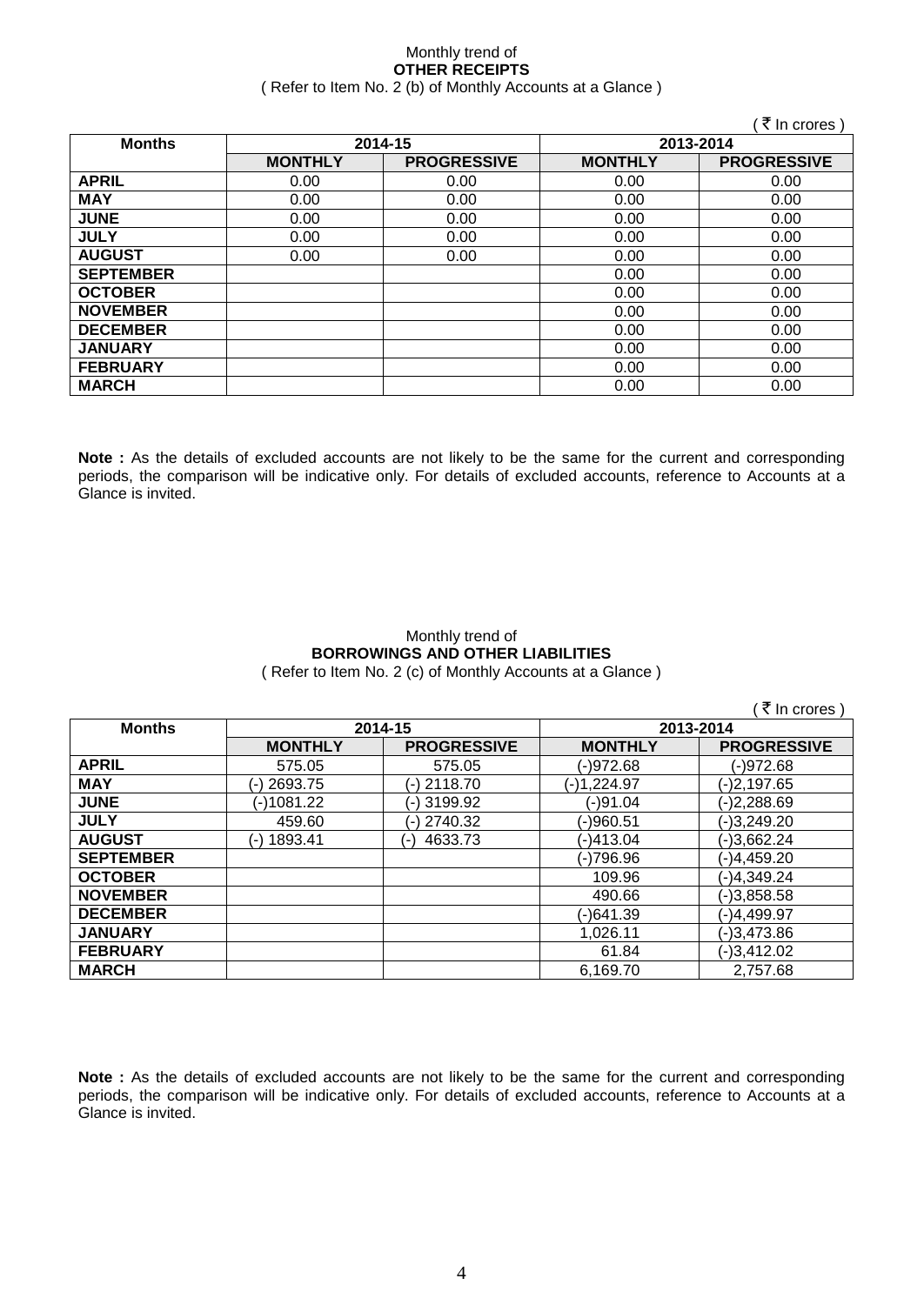### Monthly trend of **TOTAL RECEIPTS** ( Refer to Item No. 3 of Monthly Accounts at a Glance )

|                  |                |                    |                | ₹ In crores        |
|------------------|----------------|--------------------|----------------|--------------------|
| <b>Months</b>    |                | 2014-15            | 2013-2014      |                    |
|                  | <b>MONTHLY</b> | <b>PROGRESSIVE</b> | <b>MONTHLY</b> | <b>PROGRESSIVE</b> |
| <b>APRIL</b>     | 1429.15        | 1429.15            | 1,184.39       | 1,184.39           |
| <b>MAY</b>       | 1585.93        | 3015.08            | 1,058.64       | 2,243.03           |
| <b>JUNE</b>      | 2464.94        | 5480.02            | 2,066.31       | 4.309.34           |
| <b>JULY</b>      | 2677.40        | 8157.42            | 1,577.18       | 5,886.52           |
| <b>AUGUST</b>    | 1366.37        | 9523.79            | 1,923.65       | 7.810.17           |
| <b>SEPTEMBER</b> |                |                    | 2,381.35       | 10,191.52          |
| <b>OCTOBER</b>   |                |                    | 2,572.73       | 12.764.25          |
| <b>NOVEMBER</b>  |                |                    | 2,988.75       | 15,753.00          |
| <b>DECEMBER</b>  |                |                    | 2,681.07       | 18,434.07          |
| <b>JANUARY</b>   |                |                    | 2,788.56       | 21,222.63          |
| <b>FEBRUARY</b>  |                |                    | 3,067.02       | 24,289.65          |
| <b>MARCH</b>     |                |                    | 10,620.11      | 34,909.76          |

**Note** : As the details of excluded accounts are not likely to be the same for the current and corresponding periods, the comparison will be indicative only. For details of excluded accounts, reference to Accounts at a Glance is invited.

### Monthly trend of **NON-PLAN EXPENDITURE ON REVENUE ACCOUNT** ( Refer to Item No. 4 (a) of Monthly Accounts at a Glance )

 $($   $\bar{z}$  In crores )

| <b>Months</b>    | 2014-15        |                    | 2013-2014      |                    |
|------------------|----------------|--------------------|----------------|--------------------|
|                  | <b>MONTHLY</b> | <b>PROGRESSIVE</b> | <b>MONTHLY</b> | <b>PROGRESSIVE</b> |
| <b>APRIL</b>     | 1382.28        | 1382.28            | 1,140.63       | 1,140.63           |
| <b>MAY</b>       | 1461.22        | 2843.50            | 906.75         | 2047.38            |
| <b>JUNE</b>      | 2098.60        | 4942.10            | 1,788.69       | 3,836.07           |
| <b>JULY</b>      | 2254.37        | 7196.27            | 1,384.06       | 5,220.13           |
| <b>AUGUST</b>    | 1157.75        | 8354.02            | 1,428.48       | 6,648.61           |
| <b>SEPTEMBER</b> |                |                    | 1,693.23       | 8,341.84           |
| <b>OCTOBER</b>   |                |                    | 2,199.42       | 10,541.26          |
| <b>NOVEMBER</b>  |                |                    | 1,919.25       | 12,460.51          |
| <b>DECEMBER</b>  |                |                    | 1,993.32       | 14,453.83          |
| <b>JANUARY</b>   |                |                    | 2,092.68       | 16,546.51          |
| <b>FEBRUARY</b>  |                |                    | 2,179.26       | 18,725.77          |
| <b>MARCH</b>     |                |                    | 5,590.96       | 24,316.73          |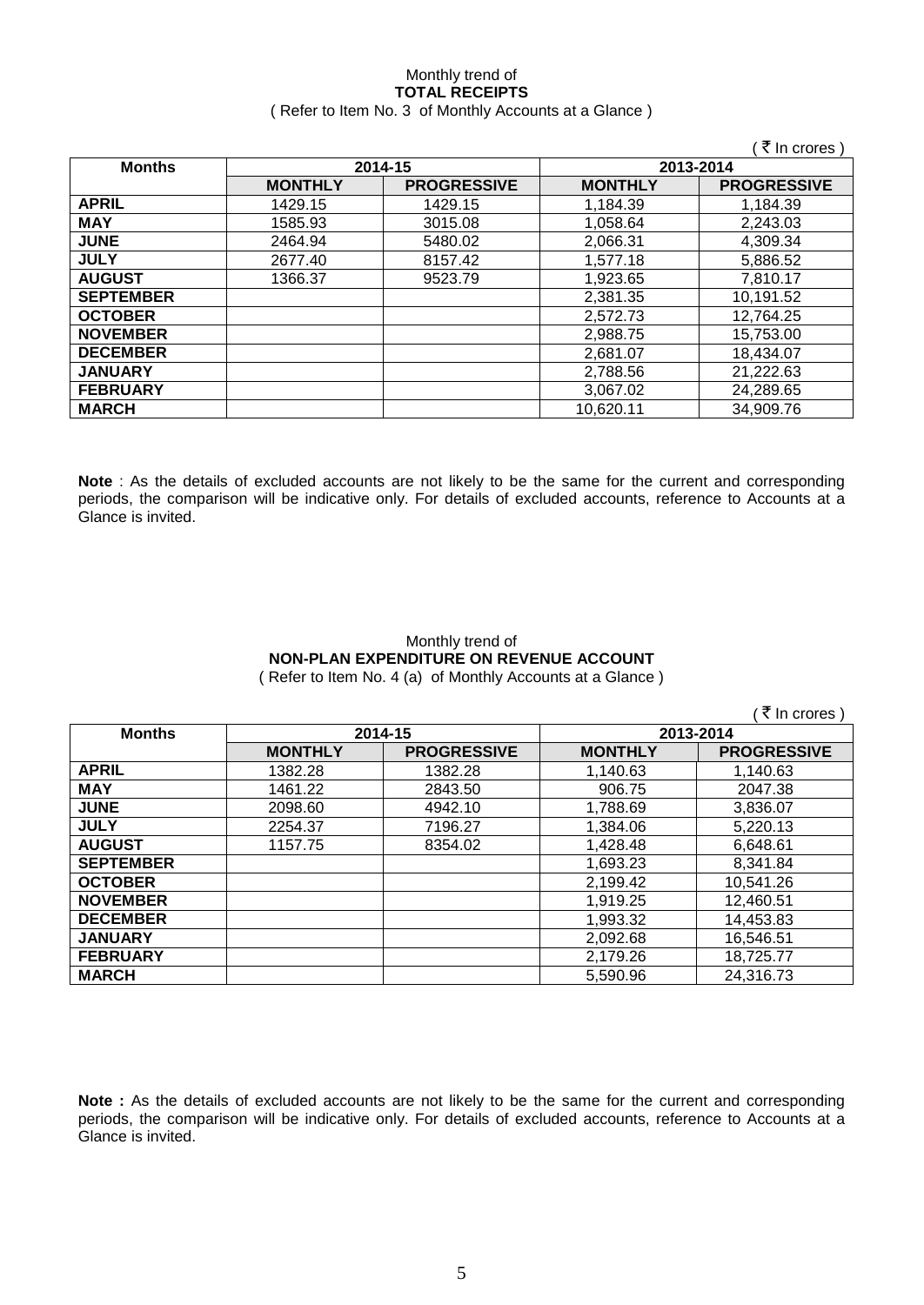# Monthly trend of **NON-PLAN EXPENDITURE ON INTEREST PAYMENT**

( Refer to Item No. 4 (b) of Monthly Accounts at a Glance )

|                  |                |                    |                | (₹ In crores)      |
|------------------|----------------|--------------------|----------------|--------------------|
| <b>Months</b>    |                | 2014-15            | 2013-2014      |                    |
|                  | <b>MONTHLY</b> | <b>PROGRESSIVE</b> | <b>MONTHLY</b> | <b>PROGRESSIVE</b> |
| <b>APRIL</b>     | 82.25          | 82.25              | 82.72          | 82.72              |
| <b>MAY</b>       | 70.07          | 152.32             | 72.36          | 155.08             |
| <b>JUNE</b>      | 154.83         | 307.15             | 157.69         | 312.77             |
| <b>JULY</b>      | 66.39          | 373.54             | 74.27          | 387.04             |
| <b>AUGUST</b>    | 177.30         | 550.84             | 205.48         | 592.52             |
| <b>SEPTEMBER</b> |                |                    | 260.35         | 852.87             |
| <b>OCTOBER</b>   |                |                    | 44.28          | 897.15             |
| <b>NOVEMBER</b>  |                |                    | 88.98          | 986.13             |
| <b>DECEMBER</b>  |                |                    | 104.91         | 1,091.04           |
| <b>JANUARY</b>   |                |                    | 100.08         | 1,191.12           |
| <b>FEBRUARY</b>  |                |                    | 190.16         | 1,381.28           |
| <b>MARCH</b>     |                |                    | 294.80         | 1,676.08           |

**Note :** As the details of excluded accounts are not likely to be the same for the current and corresponding periods, the comparison will be indicative only. For details of excluded accounts, reference to Accounts at a Glance is invited.

### Monthly trend of **NON-PLAN EXPENDITURE ON CAPITAL ACCOUNT** ( Refer to Item No. 4 (d) of Monthly Accounts at a Glance )

|                  |                |                    |                | ₹ In crores        |
|------------------|----------------|--------------------|----------------|--------------------|
| <b>Months</b>    |                | 2014-15            | 2013-2014      |                    |
|                  | <b>MONTHLY</b> | <b>PROGRESSIVE</b> | <b>MONTHLY</b> | <b>PROGRESSIVE</b> |
| <b>APRIL</b>     | 0.00           | 0.00               | 0.00           | 0.00               |
| <b>MAY</b>       | 0.00           | 0.00               | 5.15           | 5.15               |
| <b>JUNE</b>      | 0.18           | 0.18               | 12.81          | 17.96              |
| <b>JULY</b>      | 8.79           | 8.97               | 1.32           | 19.28              |
| <b>AUGUST</b>    | 4.52           | 13.49              | 4.72           | 24.00              |
| <b>SEPTEMBER</b> |                |                    | 7.41           | 31.41              |
| <b>OCTOBER</b>   |                |                    | 3.86           | 35.27              |
| <b>NOVEMBER</b>  |                |                    | 4.13           | 39.40              |
| <b>DECEMBER</b>  |                |                    | 32.43          | 71.83              |
| <b>JANUARY</b>   |                |                    | 1.12           | 72.95              |
| <b>FEBRUARY</b>  |                |                    | 5.99           | 78.94              |
| <b>MARCH</b>     |                |                    | 527.78         | 606.72             |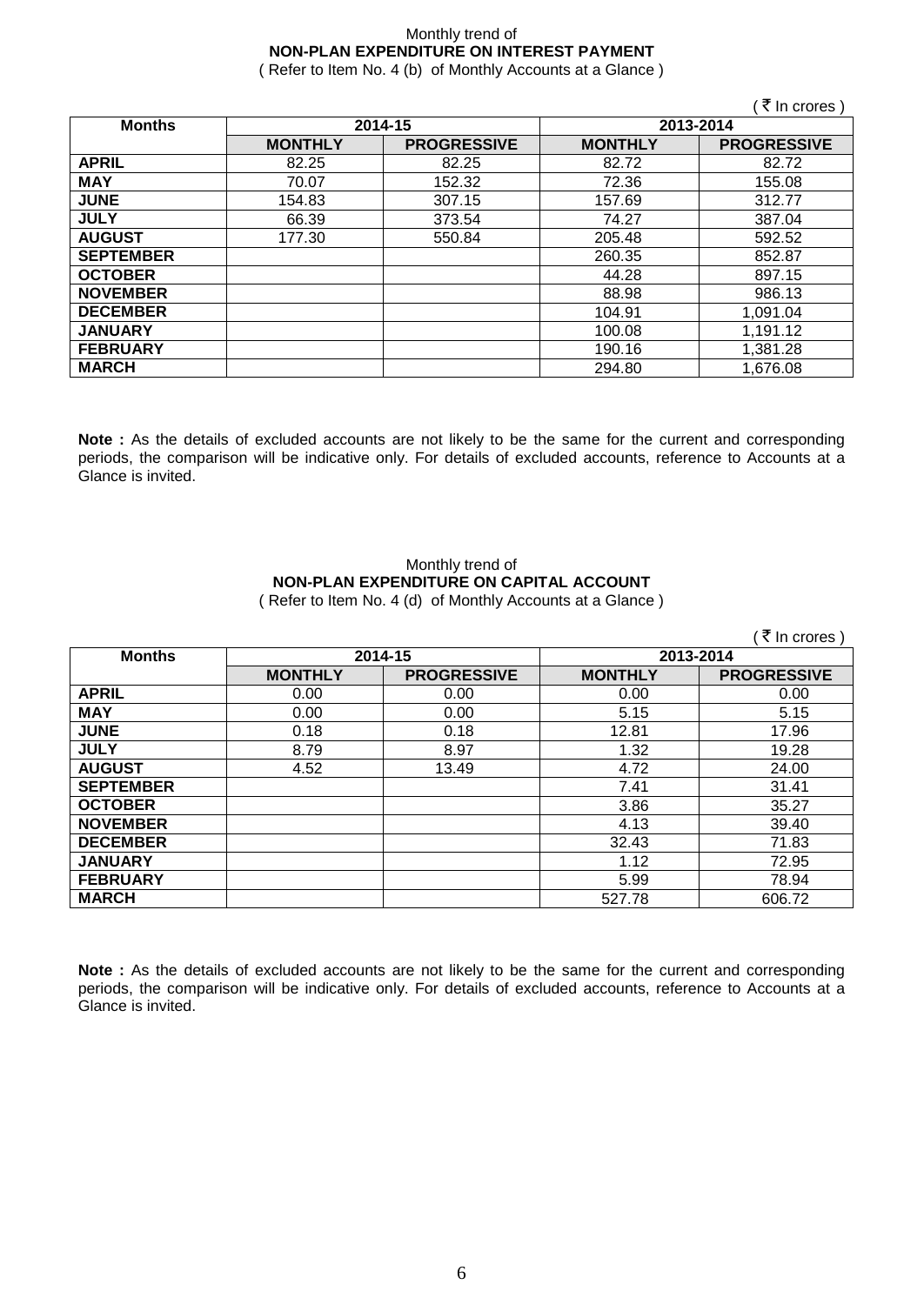### Monthly trend of **PLAN EXPENDITURE ON REVENUE ACCOUNT**

( Refer to Item No. 5 (a) of Monthly Accounts at a Glance )

|                  |                |                    |                | ़₹ In crores )     |
|------------------|----------------|--------------------|----------------|--------------------|
| <b>Months</b>    | 2014-15        |                    | 2013-2014      |                    |
|                  | <b>MONTHLY</b> | <b>PROGRESSIVE</b> | <b>MONTHLY</b> | <b>PROGRESSIVE</b> |
| <b>APRIL</b>     | 34.07          | 34.07              | 43.45          | 43.45              |
| <b>MAY</b>       | 85.24          | 119.31             | 62.98          | 106.43             |
| <b>JUNE</b>      | 153.56         | 272.87             | 146.38         | 252.81             |
| <b>JULY</b>      | 251.83         | 524.70             | 74.02          | 326.83             |
| <b>AUGUST</b>    | 102.09         | 626.79             | 343.79         | 670.62             |
| <b>SEPTEMBER</b> |                |                    | 521.40         | 1,192.02           |
| <b>OCTOBER</b>   |                |                    | 176.21         | 1,368.23           |
| <b>NOVEMBER</b>  |                |                    | 744.39         | 2,112.62           |
| <b>DECEMBER</b>  |                |                    | 482.51         | 2,595.13           |
| <b>JANUARY</b>   |                |                    | 438.13         | 3,033.26           |
| <b>FEBRUARY</b>  |                |                    | 675.59         | 3,708.85           |
| <b>MARCH</b>     |                |                    | 2883.25        | 6,592.10           |

**Note** : As the details of excluded accounts are not likely to be the same for the current and corresponding periods, the comparison will be indicative only. For details of excluded accounts, reference to Accounts at a Glance is invited.

### Monthly trend of **PLAN EXPENDITURE ON CAPITAL ACCOUNT** ( Refer to Item No. 5 (c) of Monthly Accounts at a Glance )

 $\sqrt{7}$  In crores )

| .                |                |                    |                |                    |
|------------------|----------------|--------------------|----------------|--------------------|
| <b>Months</b>    | 2014-15        |                    | 2013-2014      |                    |
|                  | <b>MONTHLY</b> | <b>PROGRESSIVE</b> | <b>MONTHLY</b> | <b>PROGRESSIVE</b> |
| <b>APRIL</b>     | 12.80          | 12.80              | 0.31           | 0.31               |
| <b>MAY</b>       | 39.46          | 52.26              | 83.76          | 84.07              |
| <b>JUNE</b>      | 212.79         | 265.05             | 118.42         | 202.49             |
| <b>JULY</b>      | 162.43         | 427.48             | 117.79         | 320.28             |
| <b>AUGUST</b>    | 102.01         | 529.49             | 146.66         | 466.94             |
| <b>SEPTEMBER</b> |                |                    | 159.31         | 626.25             |
| <b>OCTOBER</b>   |                |                    | 193.24         | 819.49             |
| <b>NOVEMBER</b>  |                |                    | 320.98         | 1,140.47           |
| <b>DECEMBER</b>  |                |                    | 172.81         | 1,313.28           |
| <b>JANUARY</b>   |                |                    | 256.63         | 1,569.91           |
| <b>FEBRUARY</b>  |                |                    | 206.18         | 1,776.09           |
| <b>MARCH</b>     |                |                    | 1,618.12       | 3,394.21           |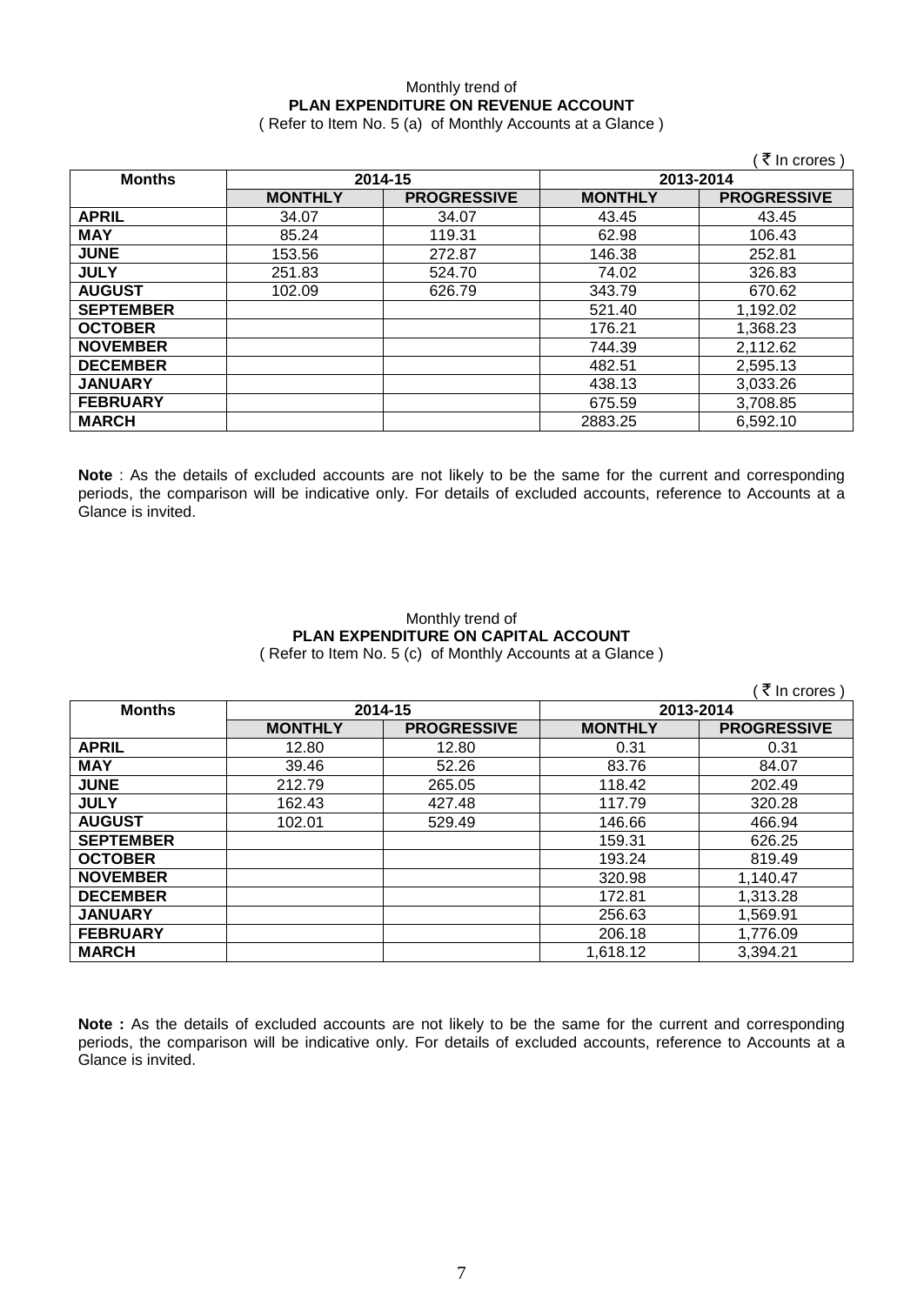### Monthly trend of **TOTAL EXPENDITURE** ( Refer to Item No. 6 of Monthly Accounts at a Glance )

|                  |                |                    |                | ′ ₹ In crores )    |
|------------------|----------------|--------------------|----------------|--------------------|
| <b>Months</b>    | 2014-15        |                    | 2013-2014      |                    |
|                  | <b>MONTHLY</b> | <b>PROGRESSIVE</b> | <b>MONTHLY</b> | <b>PROGRESSIVE</b> |
| <b>APRIL</b>     | 1429.15        | 1429.15            | 1,184.39       | 1,184.39           |
| <b>MAY</b>       | 1585.93        | 3015.08            | 1,058.64       | 2,243.03           |
| <b>JUNE</b>      | 2464.94        | 5480.02            | 2,066.31       | 4,.309.34          |
| <b>JULY</b>      | 2677.40        | 8157.42            | 1,577.18       | 5,886.52           |
| <b>AUGUST</b>    | 1366.37        | 9523.79            | 1,923.65       | 7,810.17           |
| <b>SEPTEMBER</b> |                |                    | 2,381.35       | 10,191.52          |
| <b>OCTOBER</b>   |                |                    | 2,572.73       | 12,764.25          |
| <b>NOVEMBER</b>  |                |                    | 2,988.75       | 15,753.00          |
| <b>DECEMBER</b>  |                |                    | 2,681.07       | 18,434.07          |
| <b>JANUARY</b>   |                |                    | 2,788.56       | 21,222.63          |
| <b>FEBRUARY</b>  |                |                    | 3,067.02       | 24,289.65          |
| <b>MARCH</b>     |                |                    | 10,620.11      | 34,909.76          |

**Note :** As the details of excluded accounts are not likely to be the same for the current and corresponding periods, the comparison will be indicative only. For details of excluded accounts, reference to Accounts at a Glance is invited.

### Monthly trend of **REVENUE EXPENDITURE** ( Refer to Item No. 7 of Monthly Accounts at a Glance )

|                  |                |                    |                | ₹ In crores )      |
|------------------|----------------|--------------------|----------------|--------------------|
|                  | 2014-15        |                    | 2013-2014      |                    |
| <b>Months</b>    | <b>MONTHLY</b> | <b>PROGRESSIVE</b> | <b>MONTHLY</b> | <b>PROGRESSIVE</b> |
| <b>APRIL</b>     | 1416.35        | 1416.35            | 1,184.08       | 1,184.08           |
| <b>MAY</b>       | 1546.46        | 2962.81            | 969.73         | 2,153.81           |
| <b>JUNE</b>      | 2251.98        | 5214.79            | 1,935.08       | 4,088.89           |
| <b>JULY</b>      | 2506.18        | 7720.97            | 1458.07        | 5,546.96           |
| <b>AUGUST</b>    | 1259.84        | 8980.81            | 1.772.27       | 7,319.23           |
| <b>SEPTEMBER</b> |                |                    | 2,214.63       | 9,533.86           |
| <b>OCTOBER</b>   |                |                    | 2,375.63       | 11,909.49          |
| <b>NOVEMBER</b>  |                |                    | 2,663.64       | 14,573.13          |
| <b>DECEMBER</b>  |                |                    | 2,475.83       | 17,048.96          |
| <b>JANUARY</b>   |                |                    | 2,530.81       | 19,579.77          |
| <b>FEBRUARY</b>  |                |                    | 2,854.85       | 22,434.62          |
| <b>MARCH</b>     |                |                    | 8,474.21       | 30,908.83          |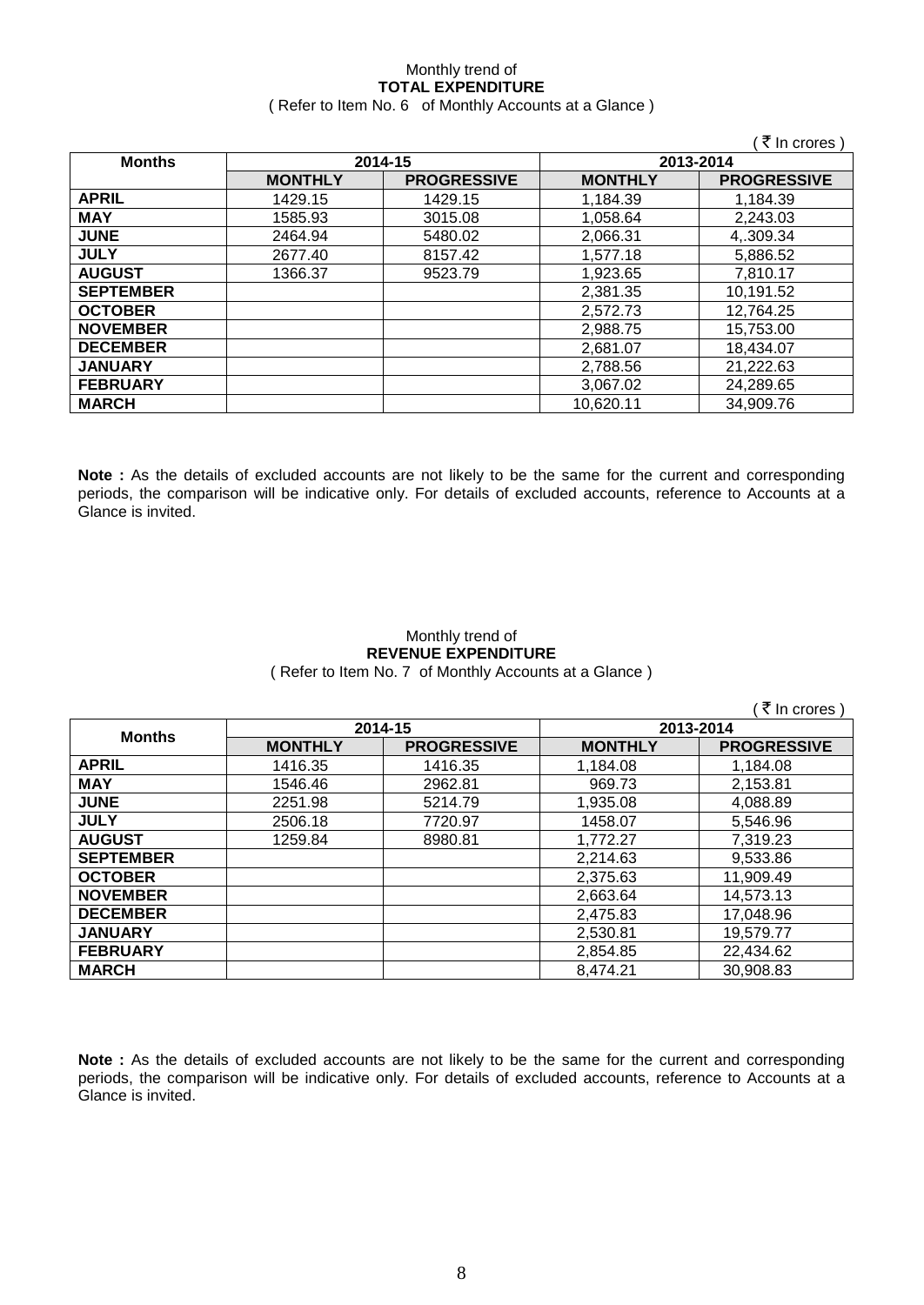### Monthly trend of **CAPITAL EXPENDITURE**  ( Refer to Item No. 8 of Monthly Accounts at a Glance )

|                  |                |                    |                | ∶₹ In crores )     |
|------------------|----------------|--------------------|----------------|--------------------|
| <b>Months</b>    | 2014-15        |                    | 2013-2014      |                    |
|                  | <b>MONTHLY</b> | <b>PROGRESSIVE</b> | <b>MONTHLY</b> | <b>PROGRESSIVE</b> |
| <b>APRIL</b>     | 12.80          | 12.80              | 0.31           | 0.31               |
| <b>MAY</b>       | 39.46          | 52.26              | 88.91          | 89.22              |
| <b>JUNE</b>      | 212.97         | 265.23             | 113.23         | 202.45             |
| <b>JULY</b>      | 171.22         | 436.45             | 137.11         | 339.56             |
| <b>AUGUST</b>    | 106.53         | 542.98             | 151.38         | 490.94             |
| <b>SEPTEMBER</b> |                |                    | 166.72         | 657.66             |
| <b>OCTOBER</b>   |                |                    | 197.10         | 854.76             |
| <b>NOVEMBER</b>  |                |                    | 325.11         | 1,179.87           |
| <b>DECEMBER</b>  |                |                    | 205.24         | 1,358.11           |
| <b>JANUARY</b>   |                |                    | 284.75         | 1,642.86           |
| <b>FEBRUARY</b>  |                |                    | 212.17         | 1,855.03           |
| <b>MARCH</b>     |                |                    | 2,145.90       | 4,000.93           |

**Note :** As the details of excluded accounts are not likely to be the same for the current and corresponding periods, the comparison will be indicative only. For details of excluded accounts, reference to Accounts at a Glance is invited.

### Monthly trend of **REVENUE SURPLUS (+) / DEFICIT (-)** ( Refer to Item No. 9 of Monthly Accounts at a Glance )

|                  |                |                    |                | ₹ In crores        |
|------------------|----------------|--------------------|----------------|--------------------|
| <b>Months</b>    | 2014-15        |                    | 2013-2014      |                    |
|                  | <b>MONTHLY</b> | <b>PROGRESSIVE</b> | <b>MONTHLY</b> | <b>PROGRESSIVE</b> |
| <b>APRIL</b>     | (-) 563.72     | (-) 563.72         | 970.55         | 970.55             |
| <b>MAY</b>       | 2732.62        | 2168.90            | 1.312.63       | 2,283.18           |
| <b>JUNE</b>      | 1293.36        | 3462.26            | 221.10         | 2,504.28           |
| <b>JULY</b>      | (-) 291.22     | 3171.04            | 1.076.46       | 3,580.74           |
| <b>AUGUST</b>    | 1999.56        | 5170.60            | 563.64         | 4,144.38           |
| <b>SEPTEMBER</b> |                |                    | 962.53         | 5,106.91           |
| <b>OCTOBER</b>   |                |                    | 86.33          | 5,193.24           |
| <b>NOVEMBER</b>  |                |                    | (-)166.36      | 5,026.88           |
| <b>DECEMBER</b>  |                |                    | 845.67         | 5,872.55           |
| <b>JANUARY</b>   |                |                    | (-)769.11      | 5,103.44           |
| <b>FEBRUARY</b>  |                |                    | 149.54         | 5,252.98           |
| <b>MARCH</b>     |                |                    | (-)4,024.81    | 1,228.17           |